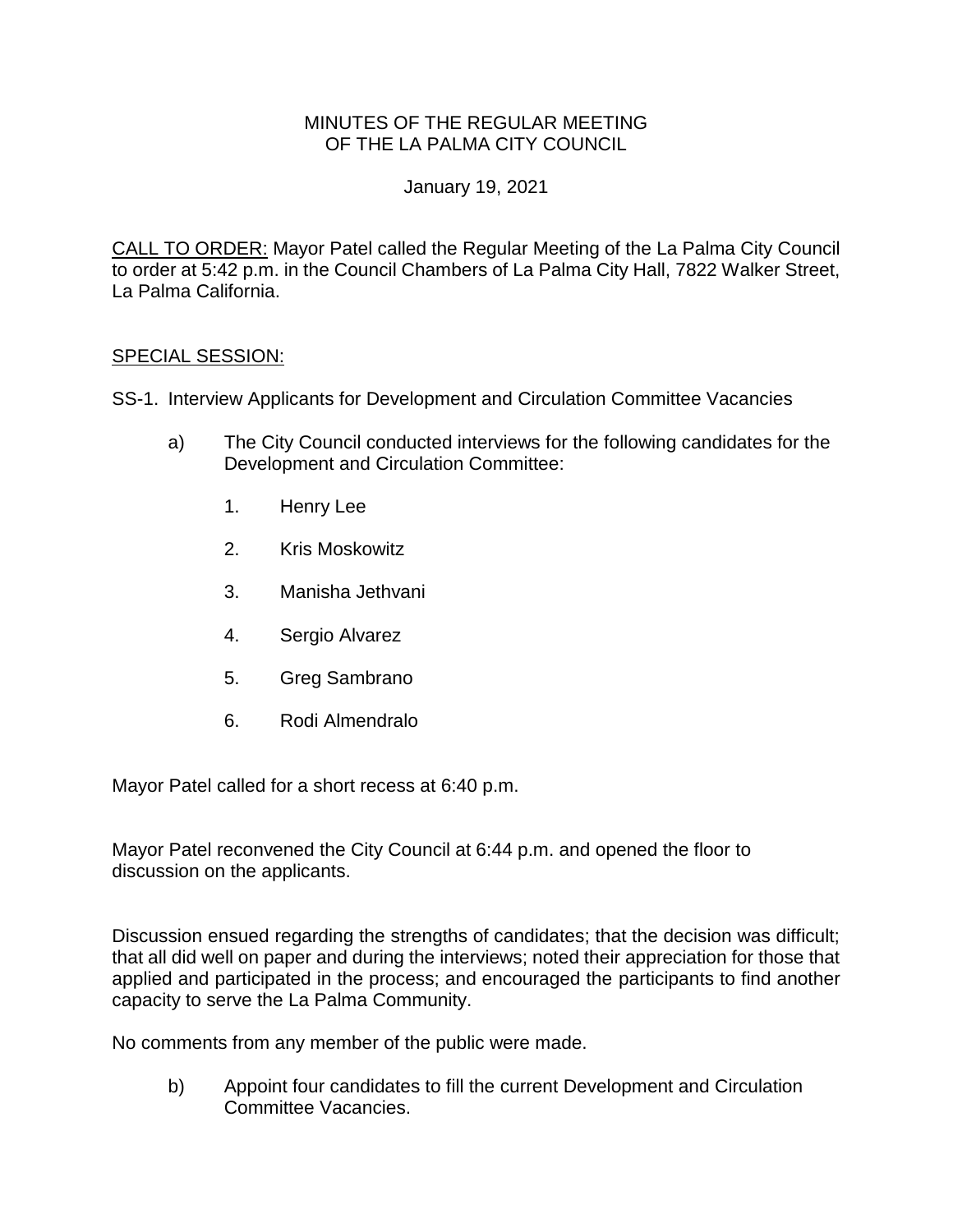Council Member Goodman made a motion to Re-Appoint Rodi Almendralo and appoint Sergio Alvarez, Henry Lee, and Greg Sambrano as the candidates to fill the current Development and Circulation Committee Vacancies.

The motion was seconded by Mayor Pro Tem Steggell and carried on the following vote:

- AYES: Council Member Baker, Council Member Goodman, Mayor Patel, Mayor Pro Tem Steggell, and Council Member Waldman
- NOES: None

Mayor Patel requested to take a short recess at 6:47 p.m.

Mayor Patel reconvened the City Council in Open Session at 7:00 p.m.

| PLEDGE OF ALLEGIANCE:    | <b>Council Member Goodman</b>                                                                                                                                                                                                                            |
|--------------------------|----------------------------------------------------------------------------------------------------------------------------------------------------------------------------------------------------------------------------------------------------------|
| INVOCATION:              | Father Binh Nguyen, St. Irenaeus                                                                                                                                                                                                                         |
| ROLL CALL:               | <b>Council and Commission Members</b>                                                                                                                                                                                                                    |
| Council Members present: | Council Member Baker, Council Member Goodman,<br>Mayor Patel, Mayor Pro Tem Steggell, and Council<br>Member Waldman                                                                                                                                      |
| Council Members absent:  | None                                                                                                                                                                                                                                                     |
| City Officials present:  | Conal McNamara, City Manager<br>Ajit Thind, City Attorney<br>Terry Kim, Police Chief<br>Mike Belknap, Community Services Director<br>Scott Hutter, Planning Manager<br>Ryan Hallett-Hinton, Assistant to the City Manager<br>Kimberly Kenney, City Clerk |

City Council Meeting January 19, 2021 Page 2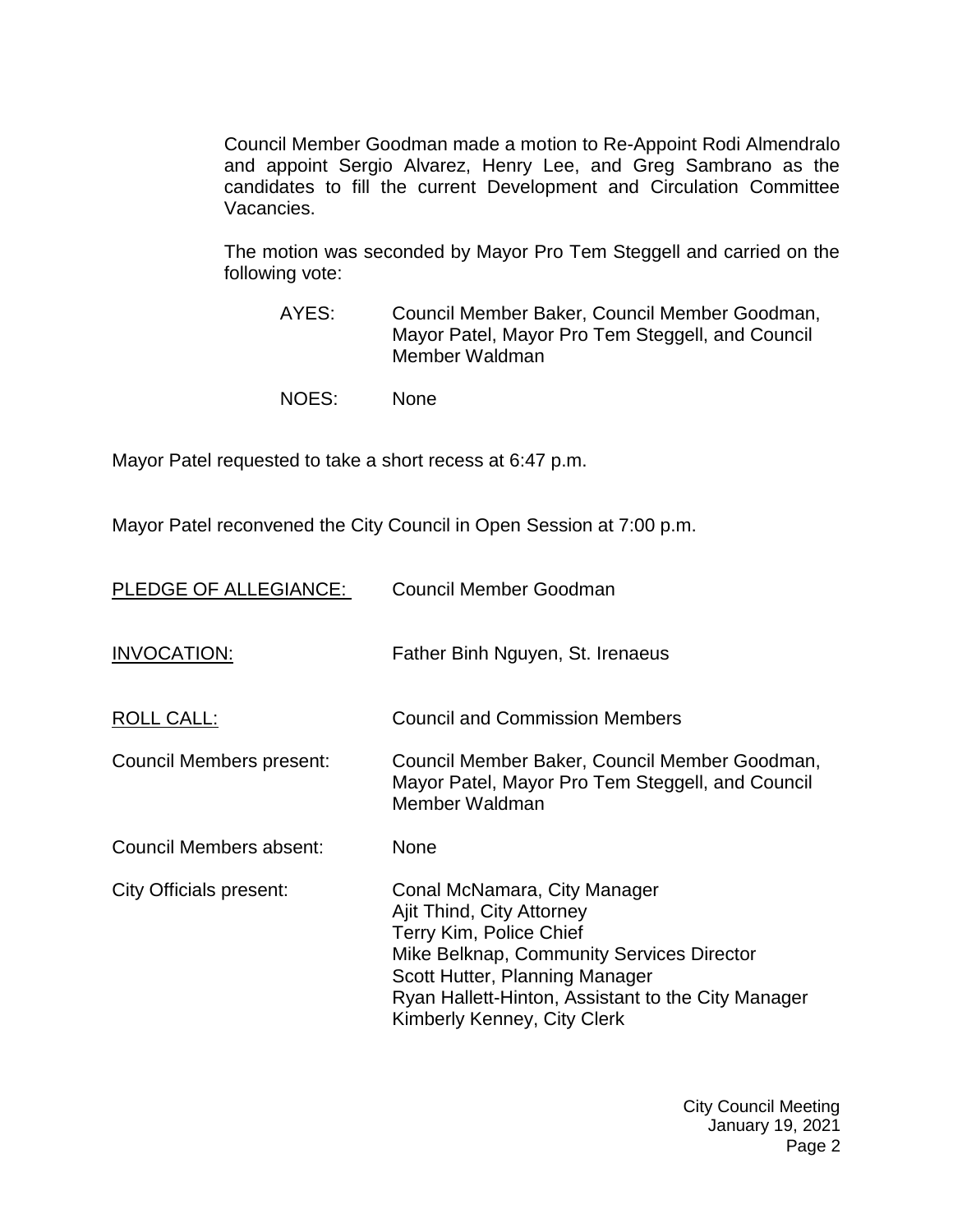## [PRESENTATIONS](https://lapalma.granicus.com/MediaPlayer.php?view_id=&clip_id=1253&meta_id=167986)

1. [Mayor Patel presented a proclamation in recognition of January 13th as Korean-](https://lapalma.granicus.com/MediaPlayer.php?view_id=&clip_id=1253&meta_id=167987)[American Day](https://lapalma.granicus.com/MediaPlayer.php?view_id=&clip_id=1253&meta_id=167987)

# [ORAL COMMUNICATIONS](https://lapalma.granicus.com/MediaPlayer.php?view_id=&clip_id=1253&meta_id=167988)

No members of the public wished to speak.

#### [RECESS THE CITY COUNCIL AND CONVENE AS THE CITY OF LA PALMA AS](https://lapalma.granicus.com/MediaPlayer.php?view_id=&clip_id=1253&meta_id=167989) [SUCCESSOR AGENCY TO THE DISSOLVED COMMUNITY DEVELOPMENT](https://lapalma.granicus.com/MediaPlayer.php?view_id=&clip_id=1253&meta_id=167989)  [COMMISSION OF LA PALMA AT 7:07 P.M.](https://lapalma.granicus.com/MediaPlayer.php?view_id=&clip_id=1253&meta_id=167989)

[City Clerk Kenney stated, "The City Council will now recess and convene as the](https://lapalma.granicus.com/MediaPlayer.php?view_id=&clip_id=1253&meta_id=167990)  [Successor Agency to the Dissolved Community Development Commission of the City of](https://lapalma.granicus.com/MediaPlayer.php?view_id=&clip_id=1253&meta_id=167990)  La Palma. [Members of the La Palma City Council receive no compensation or stipend](https://lapalma.granicus.com/MediaPlayer.php?view_id=&clip_id=1253&meta_id=167990)  [as a result of convening or participating in either the Successor Agency or otherwise as](https://lapalma.granicus.com/MediaPlayer.php?view_id=&clip_id=1253&meta_id=167990)  [serving as members of the Successor Agency."](https://lapalma.granicus.com/MediaPlayer.php?view_id=&clip_id=1253&meta_id=167990)

### [CONSENT CALENDAR](https://lapalma.granicus.com/MediaPlayer.php?view_id=&clip_id=1253&meta_id=167991)

A. Approval of Successor Agency Minutes

Minutes of the December 8, 2020, Regular Meeting of the Successor Agency.

B. Successor Agency Register of Demands

Resolution No. SA 2021-01 approving the Register of Demands for December 15, 2020, and January 19, 2021.

Council Member Goodman made a motion to approve Consent Calendar Items A and B.

The motion was seconded by Council Member Waldman and carried on the following vote:

> AYES: Council Member Baker, Council Member Goodman, Mayor Patel, Mayor Pro Tem Steggell, and Council Member Waldman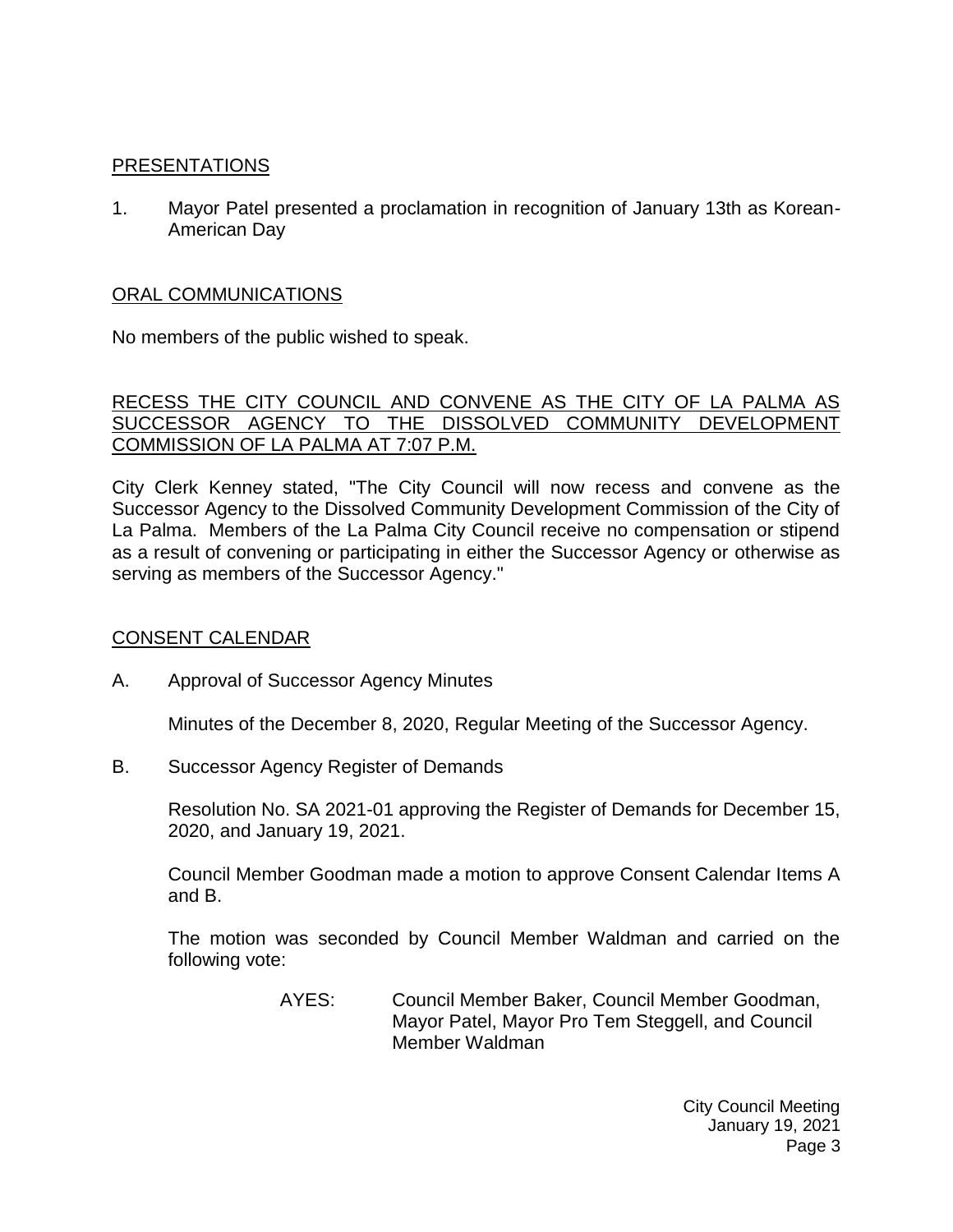NOES: None

### PUBLIC HEARINGS

None Scheduled.

# REGULAR ITEMS

None Scheduled.

### [ADJOURN THE CITY OF LA PALMA AS SUCCESSOR AGENCY TO THE DISSOLVED](https://lapalma.granicus.com/MediaPlayer.php?view_id=&clip_id=1253&meta_id=167996)  [COMMUNITY DEVELOPMENT COMMISSION AND RECONVENE THE CITY COUNCIL](https://lapalma.granicus.com/MediaPlayer.php?view_id=&clip_id=1253&meta_id=167996)  [AT 7:08 P.M.](https://lapalma.granicus.com/MediaPlayer.php?view_id=&clip_id=1253&meta_id=167996)

#### [CONSENT CALENDAR](https://lapalma.granicus.com/MediaPlayer.php?view_id=&clip_id=1253&meta_id=167998)

1. Waive the Reading of All Ordinances

Waive the reading of all Ordinances in their entirety and read by title only.

2. Approval of Council Minutes

Minutes of the December 8, 2020, Regular Meeting of the City Council.

3. Approval of Register of Demands

Resolution No. 2021-01 approving the Register of Demands for December 15, 2020, and January 4 and 19, 2021.

4. Destruction of Obsolete Departmental Records

Resolution No. 2021-02 authorizing the destruction of obsolete records pursuant to the California Government Code Section 34090.

5. Resolution Amending the date of the City Council's Regular Meetings

Resolution No. 2021-03 amending the City's Council's Regular Meeting Schedule.

6. COVID-19 Update/Implications for Upcoming City Events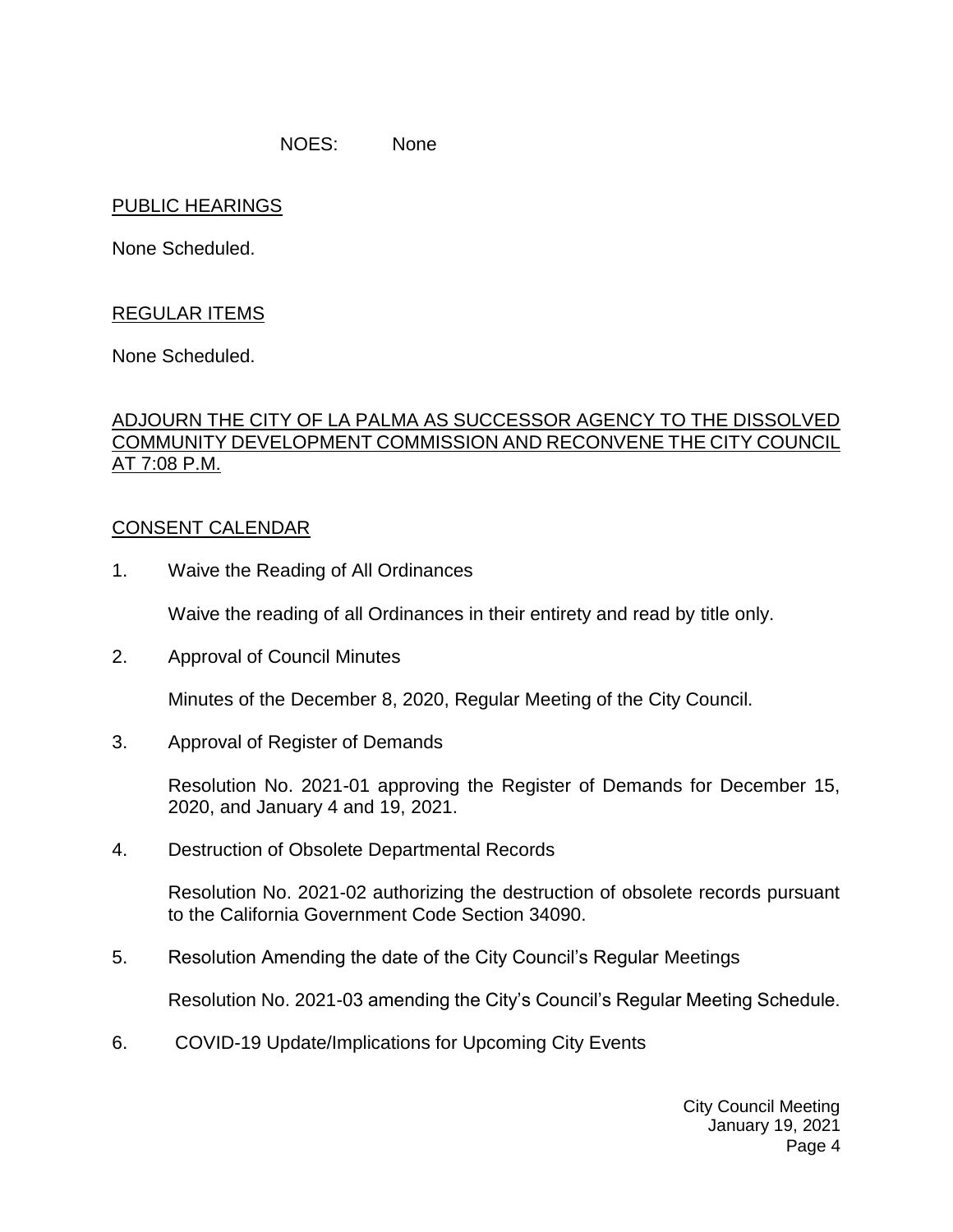Receive and file the report.

Mayor Pro Tem Steggell made a motion to approve Consent Calendar Items 1 through 6.

The motion was seconded by Council Member Goodman and carried on the following vote:

- AYES: Council Member Baker, Council Member Goodman, Mayor Patel, Mayor Pro Tem Steggell, and Council Member Waldman
- NOES: None

#### [PUBLIC HEARINGS](https://lapalma.granicus.com/MediaPlayer.php?view_id=&clip_id=1253&meta_id=168005)

None Scheduled.

#### [REGULAR ITEMS](https://lapalma.granicus.com/MediaPlayer.php?view_id=&clip_id=1253&meta_id=168006)

7. [Appointments to the Community Activities and Beautification \(CAB\) Citizen](https://lapalma.granicus.com/MediaPlayer.php?view_id=&clip_id=1253&meta_id=168007)  **[Committee](https://lapalma.granicus.com/MediaPlayer.php?view_id=&clip_id=1253&meta_id=168007)** 

City Clerk Kenney gave the Staff Report.

Appoint Kiyoko Dodson and Irene Hesse to the Community Activities and Beautification (CAB) Committee with four-year terms expiring December 31, 2024.

Council Member Baker recused herself at 7:12 p.m. to avoid a perceived Conflict of Interest.

Council Member Goodman made a motion to approve the appointment of Kiyoko Dodson and Irene Hesse to the Community Activities and Beautification (CAB) Citizen Committee

The motion was seconded by Council Member Waldman and carried on the following vote:

- AYES: Council Member Goodman, Mayor Patel, Mayor Pro Tem Steggell, and Council Member Waldman
- NOES: None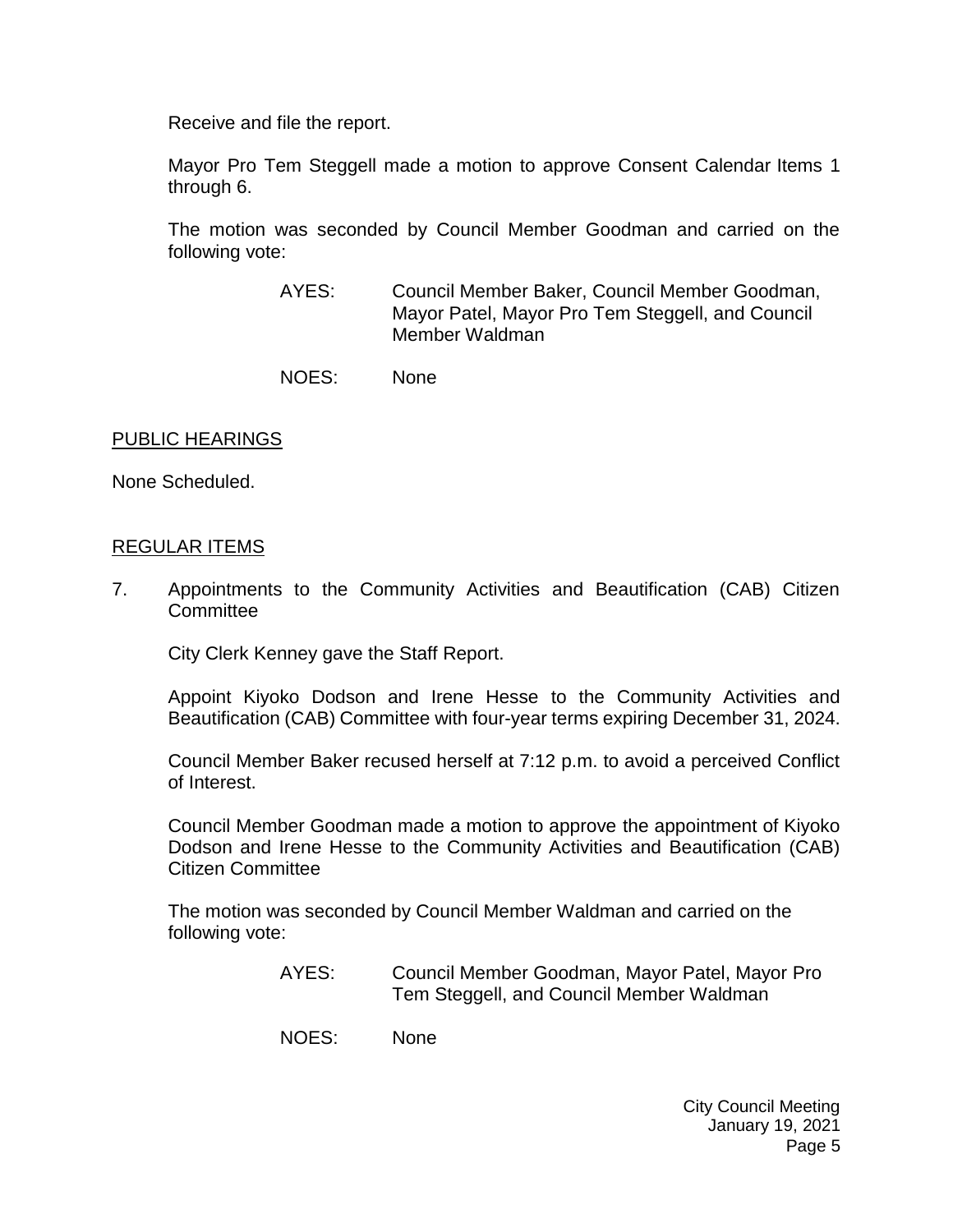#### RECUSED: Council Member Baker

The City Council congratulated Mrs. Dodson and Mrs. Hesse on their appointment and thanked them for their service to the Community.

#### 8. [Appointments to External Committees and Internal Subcommittees](https://lapalma.granicus.com/MediaPlayer.php?view_id=&clip_id=1253&meta_id=168008)

By Consensus, the City Council agreed to the appointments to External Committees and Internal Subcommittees as follows:

Council Member Goodman appointed as the City's Representative and Mayor Patel as the City's Alternate Representative to the California Joint Powers Insurance Authority.

Mayor Pro Tem Steggell appointed as the City's Representative with no Alternate to the Orange County Fire Authority (OCFA).

Council Member Goodman appointed as the City's Representative and Mayor Patel as the City's Alternate Representative to the Orange County Sanitation District (OCSD).

Mayor Patel appointed as the City's Representative with no Alternate to the Orange County Vector Control District (OCVCD).

Council Member Waldman appointed as the City's Representative and Council Member Baker as the City's Alternate Representative to the Municipal Water District of Orange County (MWDOC)

Council Member Baker appointed as the City's Representative with no Alternate to the Orange County Library Advisory Board (OCLAB).

Mayor Patel appointed as the City's Representative with no Alternate to the Southern California Association of Governments (SCAG) General Assembly.

Mayor Patel and Mayor Pro Tem Steggell appointed to serve on the Business Task Force Internal Subcommittee.

Mayor Patel and Mayor Pro Tem Steggell appointed to serve on the Public School Liaison Internal Subcommittee.

Mayor Patel and Mayor Pro Tem Steggell appointed to serve on the Business Engagement Ad Hoc Internal Committee.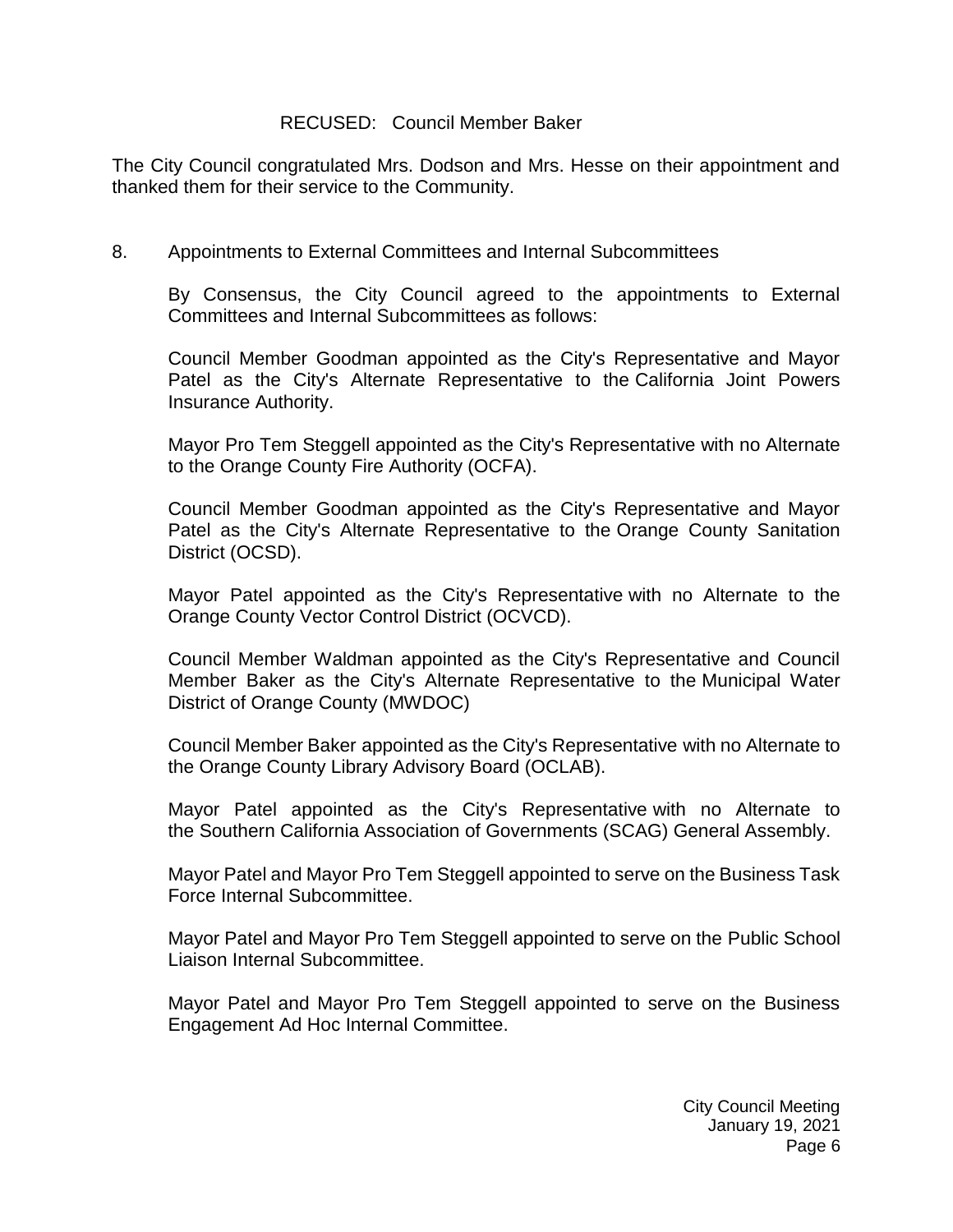Council Member Baker appointed to the Bridges at Kraemer Place and Homeless Issues Committee.

9. [Additional Small Business Assistance](https://lapalma.granicus.com/MediaPlayer.php?view_id=&clip_id=1253&meta_id=168009)

City Manager McNamara gave the Staff Report.

Public Input:

No members of the public wished to speak.

Council Comments and Questions:

Discussion ensued regarding a potential conflict of interest with Council Member Waldman's storefront business; that the City Attorney noted that Council decision will be to determine what to do with the funds in an overall sense, not on individual businesses, and should not require him to recuse himself unless he feels uncomfortable; that the City has a list from the first round of CARES Act funds that qualified to be recipients of the monies; that each business will attest to the fact that they would be in need of the funds; that the City Council will need to determine the use for these funds at a subsequent meeting; City Council support for using the funds for sites that can be used for outdoor dining; and that landlords and property managers need to be surveyed to see what their participation level would be.

Accept funds allocated by the County of Orange in the amount of \$50,000 for small business assistance and retroactively authorize the City Manager to execute any and all related documents

Council Member Goodman made a motion to accept funds allocated by the County of Orange in the amount of \$50,000 for small business assistance and retroactively authorize the City Manager to execute any and all related documents.

The motion was seconded by Council Member Baker and carried on the following vote:

> AYES: Council Member Baker, Council Member Goodman, Mayor Patel, Mayor Pro Tem Steggell, and Council Member Waldman

NOES: None

10. [Update City Council Policy and 2021 Legislative Platform](https://lapalma.granicus.com/MediaPlayer.php?view_id=&clip_id=1253&meta_id=168010)

Assistant to the City Manager Hallett-Hinton gave the Staff Report.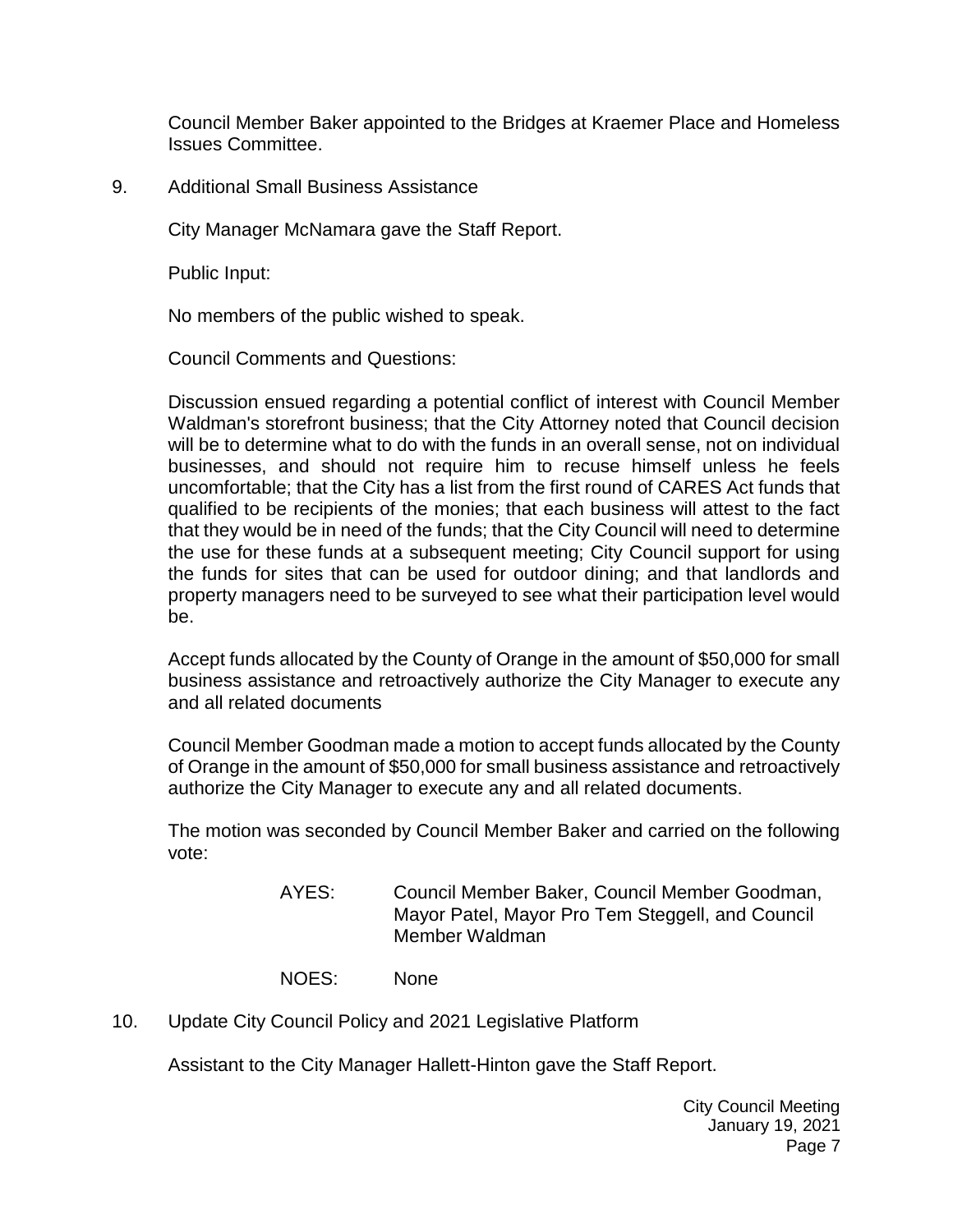Council Comments and Questions:

None.

Public Input:

No members of the public wished to speak.

- a) Adopt amended City Council Policy 2: Legislative Advocacy and Official City Positions; and,
- b) Adopt the City of La Palma's 2021 State and Federal Legislative Platform

Council Member Goodman made a motion to adopt amended City Council Policy 2: Legislative Advocacy and Official City Positions; and adopt the City of La Palma's 2021 State and Federal Legislative Platform.

The motion was seconded by Council Member Waldman and carried on the following vote:

- AYES: Council Member Baker, Council Member Goodman, Mayor Patel, Mayor Pro Tem Steggell, and Council Member Waldman
- NOES: None

## [COUNCILMEMBER AB1234 REPORTS, REPORTS FROM CITY-AFFILIATED](https://lapalma.granicus.com/MediaPlayer.php?view_id=&clip_id=1253&meta_id=168013)  [COMMITTEES, AND COUNCIL REMARKS](https://lapalma.granicus.com/MediaPlayer.php?view_id=&clip_id=1253&meta_id=168013)

**Council Member Waldman** had nothing to report.

**Council Member Goodman** attended the California Joint Powers Insurance Authority (CJPIA) Executive Committee Meeting; the League of California Cities Orange County Division (LOCC-OC) meeting; the Goal Setting and Strategic Planning Session; the CJPIA Executive Committee Interviews; the LOCC Housing and Community Development Policy Committee meeting; the Orange County City Selection Committee meeting; recognized the late Dr. Martin Luther King for his contributions; and requested that Staff research Home Occupations - the process and results of how COVID-19 has impacted that field. He asked about how the City Plans to move forward with the City Council's Goal regarding election signage.

City Manager McNamara responded by noting he does not have the information back from Allan Roeder, the Facilitator, and plans to agendize the matter in the near future.

> City Council Meeting January 19, 2021 Page 8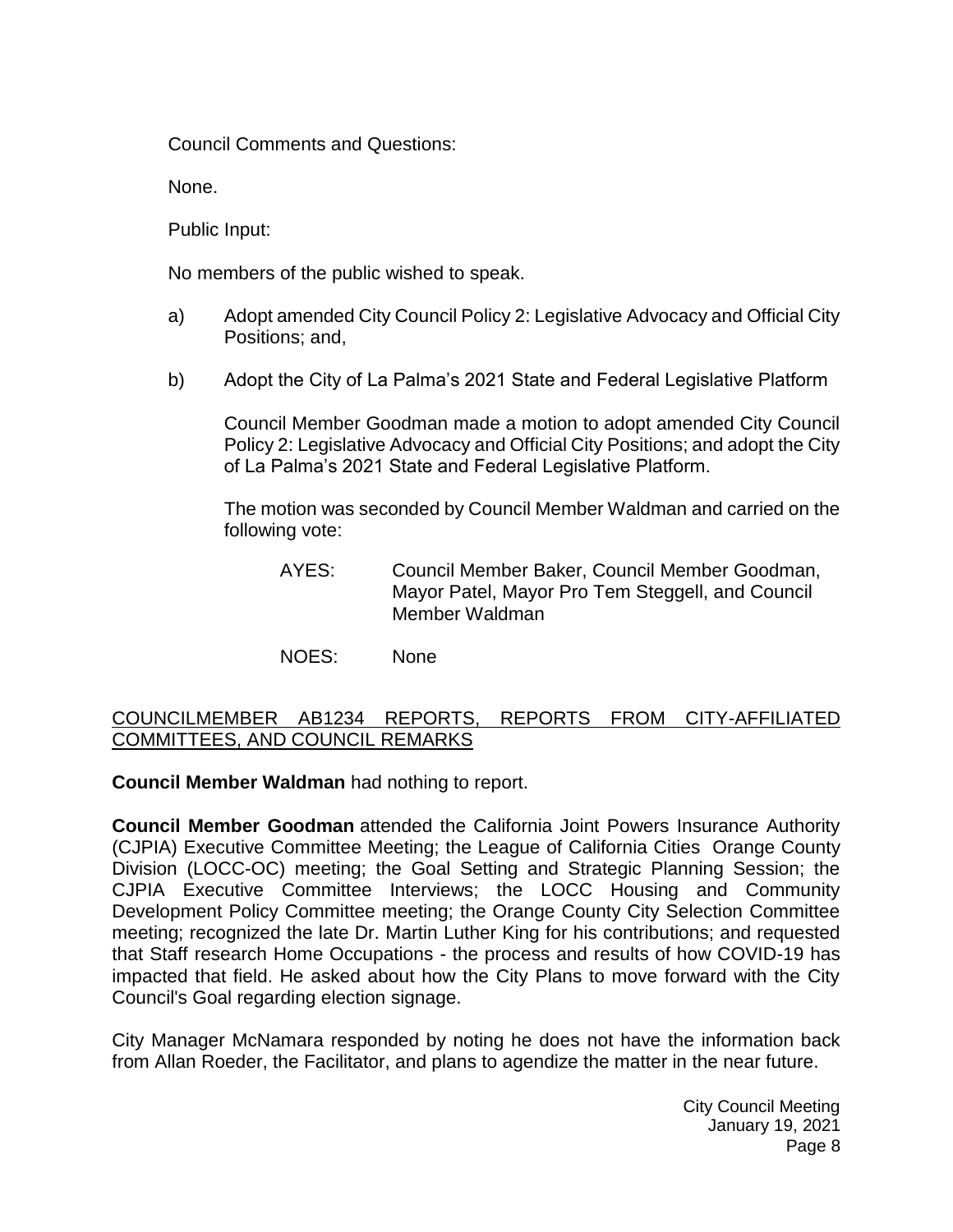**Council Member Baker** attended the virtual Holiday Tree Lighting Ceremony; the LOCC Mayors Round Table; the LOCC Parks and Recreation Round Table; the CA GOP Newly Elected Official member training; the LOCC-OC General Membership meeting; the Anaheim YMCA virtual Community Breakfast; the Goal Setting and Strategic Planning Session; the LOCC Homelessness Round Table; the LOCC Mayors and Council Members Round table; the LOCC Community Services Policy Committee meeting; the LOCC Parks and Recreation Round Table; and the LOCC Economic Development Round Table.

**Mayor Pro Tem Steggell** attended the Bridges at Kraemer Place Homeless Committee meeting; the OCFA Human Resources Committee meeting; the Goal Setting and Strategic Planning Meeting; and closed her comments by noting she looks forward to what 2021 has in store for the City.

**Mayor Patel** attended the OCSD Monthly Meeting; reported that he provided Lunch for Staff in appreciation of all their efforts and service to the City of La Palma; the OCSD Committee Meeting; the OCVCD Budget Meeting; the OCVCD General Meeting; the Shop Local Video Taping event; the Pension Liability Meeting with Staff; the Goal Setting and Strategic Planning meeting; the Orange County City Selection Committee meeting; asked that Staff review the City Council Policy regarding the Citizen Committee interview process so that procedure can be reversed back to the Subcommittee Format from previous years; and closed by congratulating the two new CAB Committee members on their appointments.

# [CITY MANAGER REMARKS](https://lapalma.granicus.com/MediaPlayer.php?view_id=&clip_id=1253&meta_id=168014)

**City Manager McNamara** welcomed back the City Council to the first Regular meeting of the New Year; reported on the success of the Goal Setting and Strategic Planning Session; that a report is planned for the February City Council Meeting; that the Regional Housing Needs Assessment (RHNA) Appeal was denied by SCAG at today's Appeal's Committee meeting; that every appeal brought before them has been denied; thanked Consultants Kathy Graham and John Douglas for their work on this; is planning to have a ground breaking ceremony for the Starbucks site; that Orange County COVID-19 Vaccination Pods are soon to be open for distribution; details of the vaccination progress; that Staff is working to keep vaccination information updated on the City's website; and reminded the City Council that all City Hall staff will be moved over to the Community Center by February 1st.

Mayor Patel inquired about the timeline for City employee COVID vaccinations.

City Manager McNamara reported discussions on how to manage the process for the Police Officers who work in the County, but that it all depends on how quickly vaccines